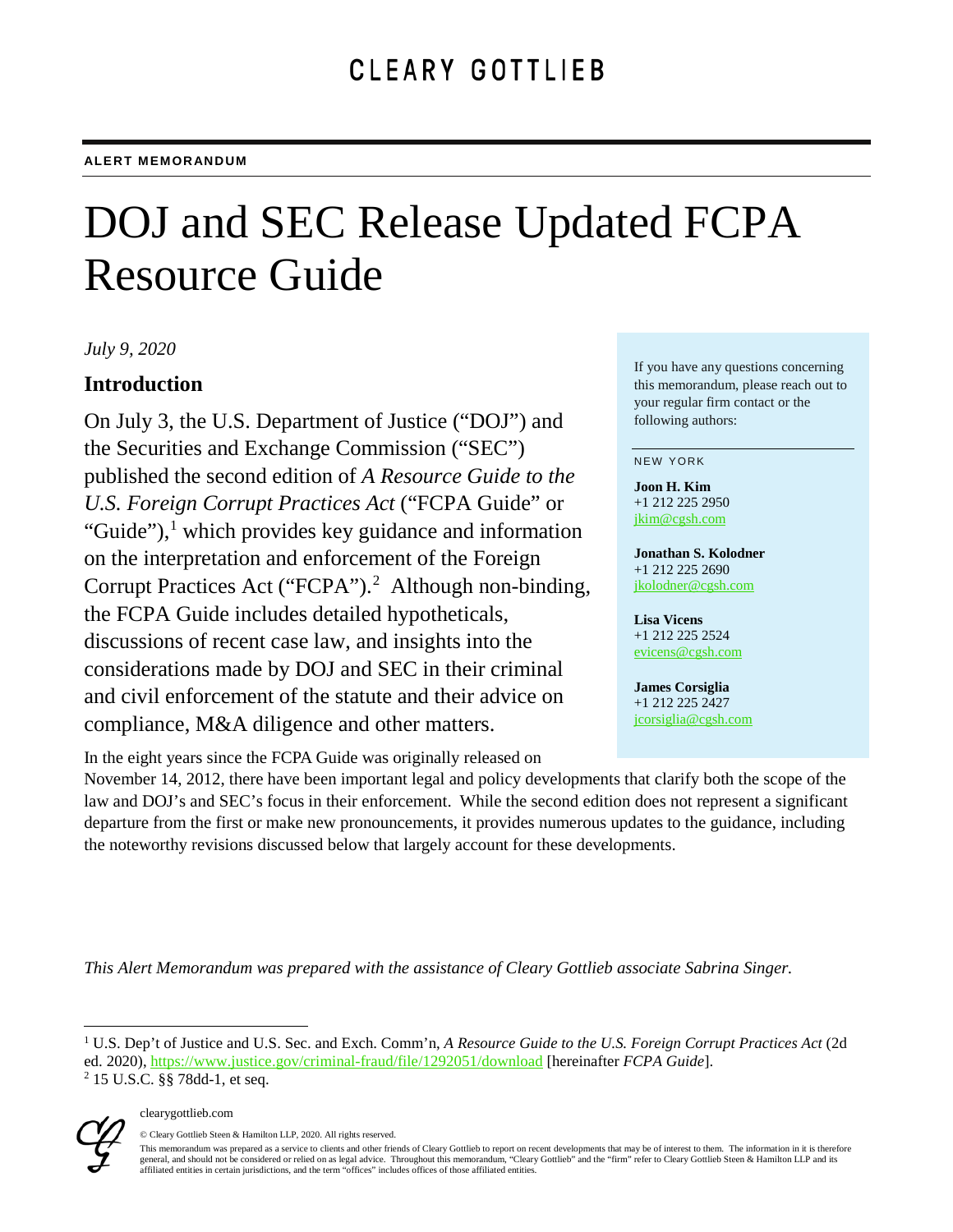# **Incorporation of DOJ and SEC Policies and Practices**

The second edition of the FCPA Guide contains updates based on the subsequent policies and practices implemented by DOJ and SEC regarding the resolution of FCPA investigations and matters.

#### *DOJ FCPA Corporate Enforcement Policy*

The second edition incorporates DOJ's FCPA Corporate Enforcement Policy ("CEP"), which formalizes the presumption that if a company voluntarily self-discloses misconduct, fully cooperates with the government, and remediates its misconduct, DOJ will decline prosecution of the company absent aggravating circumstances.[3](#page-1-0) The FCPA Guide now provides a few examples of CEP declinations whereby DOJ declined to prosecute three different companies that met the standards set forth in the CEP.<sup>[4](#page-1-1)</sup>

The FCPA Guide notes that CEP declinations to prosecute are one way that FCPA matters are resolved by DOJ, along with deferred prosecution agreements, non-prosecution agreements, or the bringing of criminal charges.

#### *Forfeiture and Disgorgement*

The second edition of the FCPA Guide includes a new section on forfeiture and disgorgement, which are equitable remedies that may be brought in addition to criminal and civil penalties. The FCPA Guide states the primary purpose of forfeiture and disgorgement is to "return the perpetrator to the same position as before the crime" to ensure the company does not profit from its misconduct.<sup>5</sup> The FCPA Guide cites to the U.S. Supreme Court decisions in *Kokesh v. SEC*,

137 S. Ct. 1635 (2017) and *SEC v. Liu*, No. 18-1501, 2020 WL 3405845 (U.S. June 22, 2020) in which the Court ruled that civil disgorgement is permissible equitable relief.<sup>[6](#page-1-3)</sup>

## *DOJ Anti-Piling On Policy*

The second edition of the FCPA Guide also incorporates DOJ's 2018 Policy on Coordination of Corporate Resolution ("Anti-Piling On Policy"), which seeks to avoid the imposition of duplicative penalties from multiple authorities for the same misconduct.<sup>7</sup> The FCPA Guide notes that, consistent with the Policy, DOJ and SEC will attempt to credit fines, forfeiture, or disgorgement paid by a company to foreign authorities in connection with the same investigation. The Guide states that when determining whether and how much to credit the sanctions imposed by another authority, DOJ will consider several factors including the egregiousness of the conduct, statutory mandates, the risk of unwarranted delay in achieving a final resolution, and the company's disclosure and cooperation.[8](#page-1-5)

To demonstrate U.S. authorities' willingness to collaborate with foreign governments in anticorruption efforts (and the need for the Anti-Piling On Policy), the Guide refers to 10 cases where DOJ has coordinated settlements with foreign authorities and five coordinated settlements by the SEC. The Guide cites with approval the implementation of new foreign bribery laws and increased enforcement efforts by foreign governments.<sup>[9](#page-1-2)</sup>

#### *Compliance Procedures*

Elaborating on the compliance program guidance in the first edition, the updated FCPA Guide expands its

[https://www.clearyenforcementwatch.com/.](https://www.clearyenforcementwatch.com/)

<span id="page-1-4"></span><span id="page-1-0"></span><sup>&</sup>lt;sup>3</sup> CEP was first announced by DOJ in November 2017 and was updated and extended in April 2019. For more information and analysis of CEP, please review our prior alerts available on Cleary's Enforcement Watch blog [https://www.clearyenforcementwatch.com/.](https://www.clearyenforcementwatch.com/) 4 These declination letters, and others, are available on

<span id="page-1-1"></span>DOJ's website at [https://www.justice.gov/criminal](https://www.justice.gov/criminal-fraud/corporate-enforcement-policy/declinations)[fraud/corporate-enforcement-policy/declinations.](https://www.justice.gov/criminal-fraud/corporate-enforcement-policy/declinations) 5 *FCPA Guide* at 71. 6 For more information and analysis on the *Kokesh* and *Liu*

<span id="page-1-5"></span><span id="page-1-2"></span>

<span id="page-1-3"></span>decisions please review our prior alerts available on

Cleary's Enforcement Watch blog

<sup>7</sup> Rod J. Rosenstein, Deputy Attorney General, Letter to Heads of Department Components on Policy on Coordination of Corporate Resolution Penalties (May 9,

<sup>2018),&</sup>lt;br>https://www.justice.gov/opa/speech/file/1061186/download.

<sup>&</sup>lt;sup>8</sup> *FCPA Guide* at 71 (quoting the Anti-Piling On Policy).

<sup>9</sup> *FCPA Guide* at 7, 71.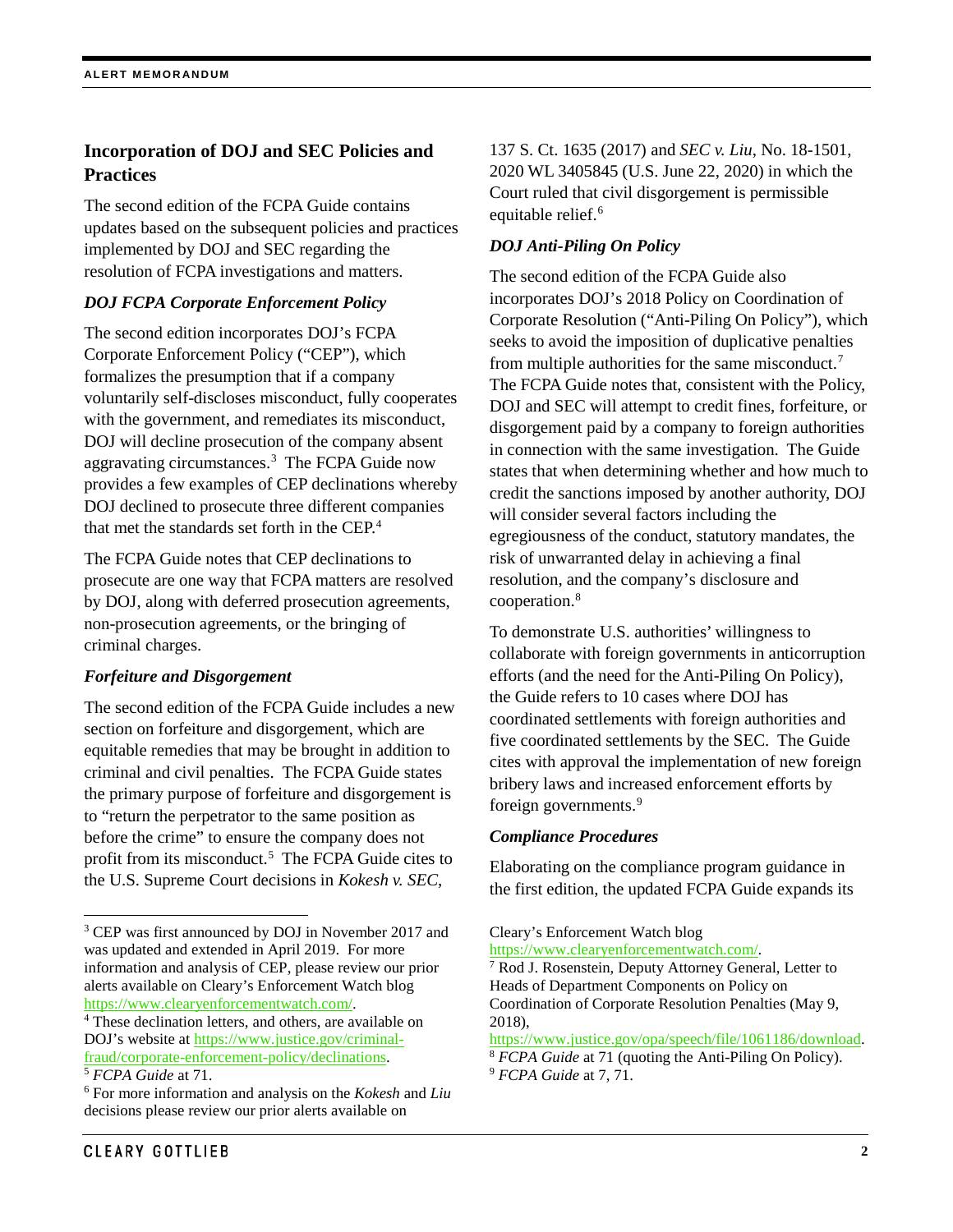analysis of an effective compliance program by incorporating DOJ's 2020 Evaluation of Corporate Compliance Programs.<sup>[10](#page-2-0)</sup> This updated guidance, which was first promulgated in 2017, provides a framework for DOJ's analysis of the effectiveness of a company's compliance program at the time of the offense and charging decision for the purpose of determining: "(1) the form of resolution or prosecution, if any; (2) the monetary penalty, if any; and (3) the compliance obligations to be included in any corporate criminal resolution (e.g., whether a compliance monitor is appropriate and the length and nature of any reporting obligations)."[11](#page-2-1) The Guide notes that the SEC also focuses on the company's selfpolicing prior to the discovery of the misconduct in assessing the effectiveness and adequacy of a company's compliance program.[12](#page-2-2) Robust compliance programs are a pillar of both editions of the Guide.

The second edition of the FCPA Guide also incorporates 2018 guidance regarding the appointment of an independent corporate monitor that would assess and monitor a company's adherence to compliance requirements.[13](#page-2-3) The Guide confirms that appointment of a monitor is not appropriate in all circumstances and should not be imposed for punitive purposes. It also identifies several factors that will be considered to determine whether a monitor should be appointed including the pervasiveness of the company's misconduct, whether remediation has occurred, whether corporate compliance procedures have been improved, and the impact of a monitor on the operations of the company.[14](#page-2-4)

<span id="page-2-5"></span><span id="page-2-1"></span>[fraud/page/file/937501/download.](https://www.justice.gov/criminal-fraud/page/file/937501/download) 11 *FCPA Guide* at 57.

<span id="page-2-4"></span><span id="page-2-3"></span><sup>13</sup> Brian A. Benczkowski, Assistant Attorney General, Memo to All Criminal Division Personnel on Selection of Monitors in Criminal Division Matters (Oct. 11, 2018), [https://www.justice.gov/opa/speech/file/1100531/download.](https://www.justice.gov/opa/speech/file/1100531/download) 14 *See New DOJ Guidance on the Imposition and Selection of Corporate Monitors*, Cleary Enforcement Watch (Oct. 16,

# **Substantive Highlights**

The second edition of the FCPA Guide also elaborates on certain substantive areas of the FCPA that have changed or received new emphasis since the first edition.

## *FCPA in M&A*

While the first edition of the FCPA Guide examined corporate successor liability, the updated edition recognizes that "robust pre-acquisition due diligence may not be possible."[15](#page-2-5) In such instances, the Guide states, "DOJ and SEC will look to the timeliness and thoroughness of the acquiring company's postacquisition due diligence and compliance integration efforts."[16](#page-2-1) The Guide further notes that the authorities most often pursue actions "against the predecessor company (rather than the acquiring company)" when the "acquiring company uncovered and timely remedied the violations or when the government's investigation of the predecessor company preceded the acquisition."[17](#page-2-2) These new statements align with the Guide's emphasis on compliance procedures, cooperation, and disclosure, as well as with recent DOJ guidance on the application of the CEP in the M&A context. [18](#page-2-3)

## *FCPA Accounting Provisions*

The Guide is now careful to state that the accounting provisions refer not simply to internal controls but to internal *accounting* controls. The Guide highlights that "a company's internal accounting controls are not synonymous with a company's compliance program,"[19](#page-2-4) and that compliance programs may contain procedures that overlap with internal

2018),

<span id="page-2-0"></span> <sup>10</sup> U.S. Dep't. of Justice, Crim. Div., Evaluation of Corporate Compliance Programs, at 1 (June 2020), [https://www.justice.gov/criminal-](https://www.justice.gov/criminal-fraud/page/file/937501/download)

<span id="page-2-2"></span><sup>12</sup> *Id.*

[https://www.clearyenforcementwatch.com/2018/10/new](https://www.clearyenforcementwatch.com/2018/10/new-doj-guidance-imposition-selection-corporate-monitors/)[doj-guidance-imposition-selection-corporate-monitors/.](https://www.clearyenforcementwatch.com/2018/10/new-doj-guidance-imposition-selection-corporate-monitors/) <sup>15</sup> *FCPA Guide* at 29. <sup>16</sup> *Id.*<br><sup>17</sup> *FCPA Guide* at 30. <sup>18</sup> *DOJ Updates FCPA Corporate Enforcement Policy*, Cleary Enforcement Watch (April 3, 2019), [https://www.clearyenforcementwatch.com/2019/04/doj](https://www.clearyenforcementwatch.com/2019/04/doj-updates-fcpa-corporate-enforcement-policy/)[updates-fcpa-corporate-enforcement-policy/.](https://www.clearyenforcementwatch.com/2019/04/doj-updates-fcpa-corporate-enforcement-policy/)

<sup>19</sup> *FCPA Guide* at 40.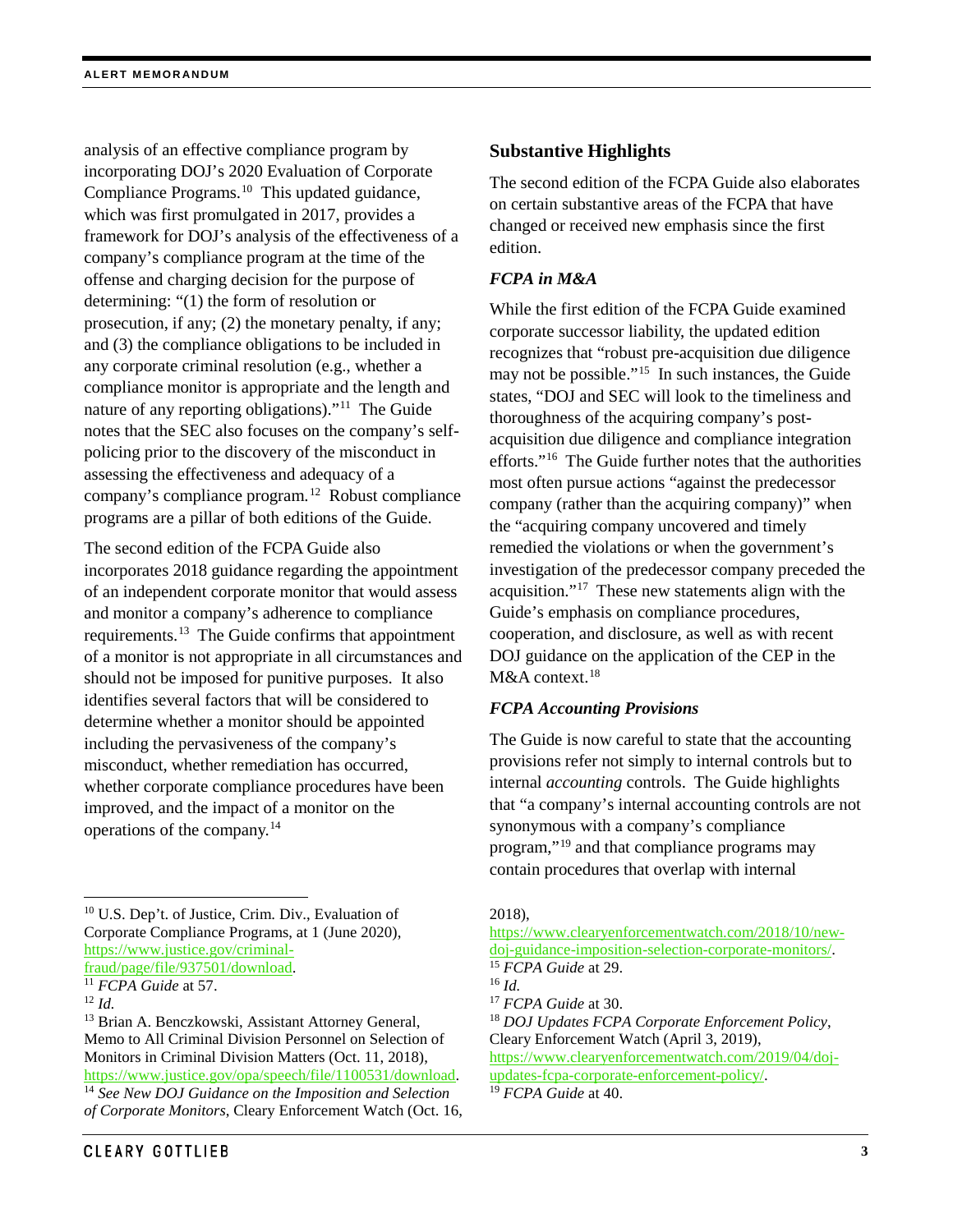accounting controls.[20](#page-3-0) This now explicit distinction in the Guide between accounting controls and broader compliance programs raises a question long discussed by commentators: whether a company can have weak compliance measures that do not amount to a violation of the internal accounting controls provisions. For example, a failure to screen new hires for past misconduct may be imprudent but it is not clear that it is a failure of *accounting* controls. Nonetheless, the Guide indicates that an adequate compliance program should encompass more matters than those covered by internal accounting controls.

Updates to the FCPA Guide also include an update to the statute of limitations for criminal violations of the FCPA's accounting provisions. The FCPA Guide provides that criminal violations of the accounting provisions, which are defined as "securities fraud offenses" pursuant to 18 U.S.C. § 3301, carry a sixyear statute of limitations, whereas substantive criminal violations of the FCPA's anti-bribery provisions and civil enforcement actions brought by the SEC carry a five-year statute of limitations.<sup>[21](#page-3-1)</sup> This update may influence the "look back" provisions of FCPA representations in M&A, joint venture, and underwriting agreements, which now often use five years prior to the date of signing as the period covered by FCPA representations, including representations concerning the criminal accounting provisions.

## *Instrumentality, Conspiracy, and the Local Law Defense Under the FCPA*

As case law has changed the scope of the FCPA, the second edition of the Guide reflects these updates.

First, the Guide states that the Eleventh Circuit has concluded that an "instrumentality" under the FCPA is an "entity controlled by the government of a foreign country that performs a function the controlling

**CLEARY GOTTLIEB** 

government treats as its own."[22](#page-3-2) The Guide adopts the non-exhaustive factors that the court considered in *United States v. Esquenazi*, 752 F.3d 912 (11th Cir. 2014) in determining whether the government "controls" an entity and whether the entity performs a government function.[23](#page-3-3)

Second, the Guide provides the guidance from the Second Circuit in *United States v. Hoskins*, 902 F.3d 69 (2d Cir. 2018), explaining the narrow circumstances in which individuals not directly covered by the statute can nonetheless be liable under theories of conspiracy or complicity. $24$  However, the Guide also explicitly states that "at least one district court from another circuit" has rejected the limitations contained in *Hoskins* and its reasoning.<sup>25</sup> The Guide further claims that the *Hoskins* decision is limited to the FCPA's antibribery provisions, and therefore does not apply to the broader statutory language contained in the accounting provisions, which apply to "any person."[26](#page-3-3)

Finally, the Guide updates the Local Law Defense, which applies if the defendant proves that the prohibited conduct under the FCPA's anti-bribery provisions was lawful under written, local law. [27](#page-3-6) The Guide cites to Hearing Transcript, *United States v. Ng Lap Seng*, No. 15-cr-706 (S.D.N.Y. July 26, 2017), in which the court denied defendant's request for the affirmative defense instruction thereby narrowing the scope of the defense.

#### **Conclusion**

The 2020 updates to the FCPA Guide provide important insights into DOJ and the SEC's areas of focus in enforcing the FCPA. Largely, the second edition of the Guide reflects existing emphases such as on voluntary disclosure by companies, robust corporate compliance programs, and the pursuit of forfeiture and disgorgement as tools of enforcement.

(Aug. 29, 2018),

[https://www.clearyenforcementwatch.com/2018/08/second](https://www.clearyenforcementwatch.com/2018/08/second-circuit-issues-rare-decision-interpreting-fcpa/)[circuit-issues-rare-decision-interpreting-fcpa/.](https://www.clearyenforcementwatch.com/2018/08/second-circuit-issues-rare-decision-interpreting-fcpa/)

<span id="page-3-0"></span> <sup>20</sup> *Id.*

<span id="page-3-1"></span><sup>21</sup> *FCPA Guide* at 25.

<span id="page-3-5"></span><span id="page-3-2"></span><sup>22</sup> *FCPA Guide* at 20 (quoting *U.S. v. Esquenazi*, 752 F.3d 912, 920-33 (11th Cir. 2014)).

<span id="page-3-6"></span><span id="page-3-3"></span><sup>23</sup> *FCPA Guide* at 20. The Guide notes that courts in other jurisdictions have approved similar factors.

<span id="page-3-4"></span><sup>24</sup> *FCPA Guide* at 36. *See also Second Circuit Issues Rare Decision Interpreting the FCPA*, Cleary Enforcement Watch

<sup>25</sup> *FCPA Guide* at 36.

<sup>26</sup> *FCPA Guide* at 46.

<sup>27</sup> *FCPA Guide* at 24.